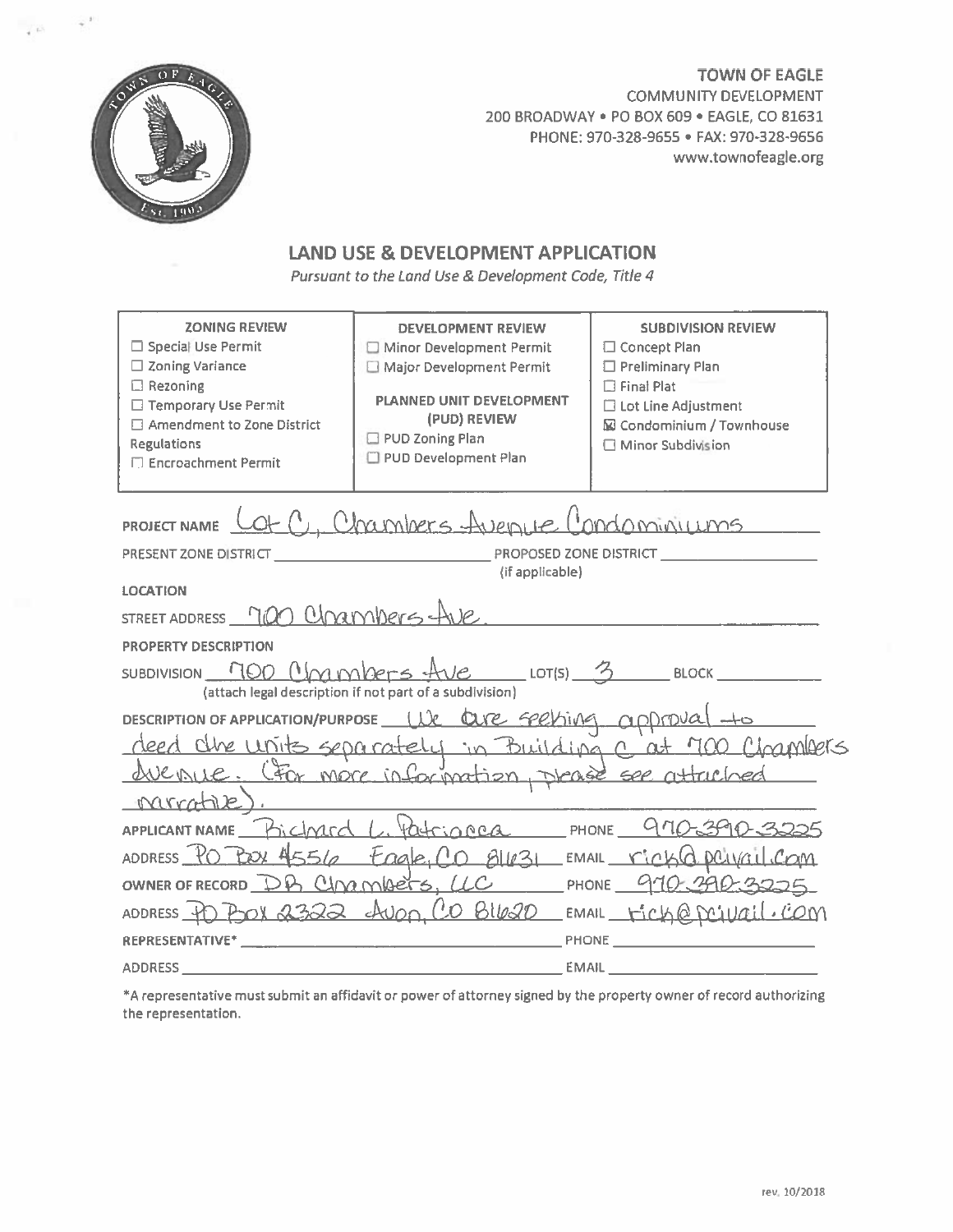#### **APPLICATION SUBMITTAL ITEMS:**

The following submittal materials must be submitted in full before the application will be deemed complete (please check all items that are being submitted):

 $\Box$  Applicable fees and deposits.

 $\Box$  Project Narrative, describing the project, its compliance with any applicable review criteria, any impacts to the surrounding area, and any other relevant information.

□ Surrounding and interested Property Ownership Report (see project specific checklist for more information).

 $\Box$  Proof of Ownership (ownership & encumbrance report) for subject property.

 $\Box$  Site Plan, drawn to scale and depicting the locations and boundaries of existing and proposed lots and structures.

 $\Box$  Project specific checklist.

#### **FEES AND DEPOSITS:**

See Eagle Municipal Code Section 4.03.080

- 1. Application fees shall be paid in full at the time of the filing of the application and unless paid, the application shall not be deemed complete. All fees are nonrefundable.
- 2. As described in Eagle Municipal Code § 4.03.080, third-party consultants may be necessary for the review and processing of applications. These costs ("pass-through costs") must be paid by the applicant. If passthrough costs are expected, the applicant must pay a deposit at the time the application is filed. If at any time the deposit does not fully cover the pass-through costs, the applicant must pay another subsequent deposit before the Town will continue processing the application.
- 3. The Town may withhold the recording of any Subdivision Final Plat or Development Plan or the signing of any Resolution or Ordinance until all pass-through fees are paid in full.
- 4. Within 30 days of approval or denial of an application, any remaining deposit shall be returned to the applicant. If an application is withdrawn, any remaining deposit shall be returned to the applicant within 60 days.

I have read the application form and certify that the information contained herein is correct and accurate to the best of my knowledge. I understand that it is my responsibility to provide the Town with accurate information related to this application. I UNDERSTAND THAT FILING AN APPLICATION IS NOT A GUARANTEE THAT THE APPLICATION WILL BE APPROVED.

Signature

<u>13 October 2020</u>

| FOR OFFICE USE ONLY         |                  |                    |
|-----------------------------|------------------|--------------------|
| <b>DATE RECEIVED</b>        | B۱               | <b>FILE NUMBER</b> |
| <b>REVIEW FEE</b>           | <b>DATE PAID</b> | <b>RECEIVED BY</b> |
| DATE CERTIFIED COMPLETE     | B۱               |                    |
| <b>P&amp;Z HEARING DATE</b> | <b>DECISION</b>  |                    |
| <b>BOT HEARING DATE</b>     | <b>DECISION</b>  |                    |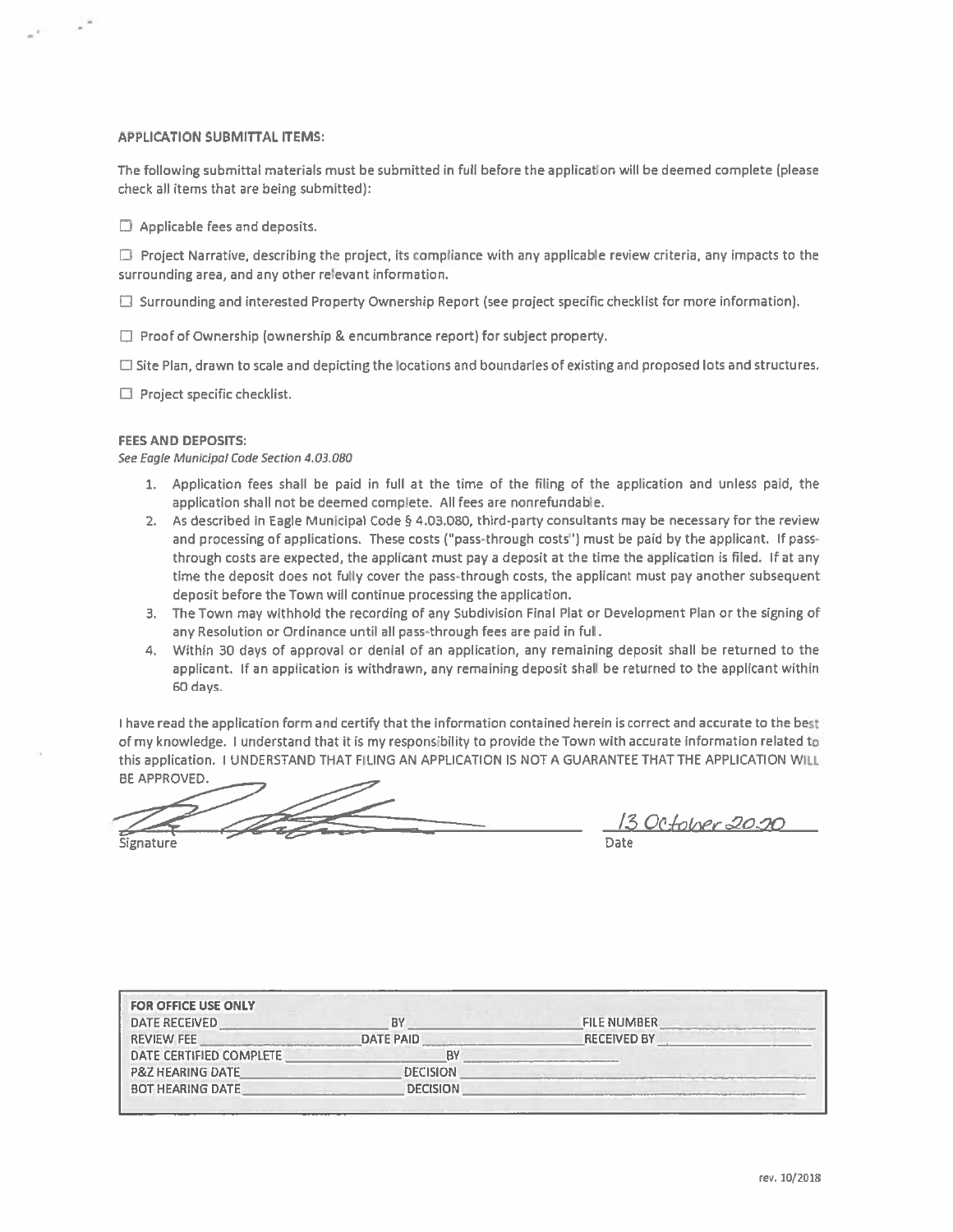#### **Narrative Attachment**

#### **For Land Use & Development Application for Lot C, Chambers Avenue Condominiums**

Date of Application 10/13/2020

We are seeking approval to deed (condo ownership) the units separately in Building C, Lot 3, at 700 Chambers Avenue. Having the ability to deed the properties separately would allow us as business partners to have a clean division of the property to get separate loans for our portions. Before we started construction, a prior approval was made in an amendment to the Special Use Permit in 2017. The Town of Eagle made a provision to provide Accessible Units within the last 2 constructed buildings (building 'C' (lot 3) and building 'D' (lot 4)) to satisfy all the accessible requirements for the entire property a 700 Chambers Avenue. In order to maintain the 1 residential unit accessory to 1 commercial use, it was deemed that the project would be allowed to provide separate deed (condo ownership). This was understood to be the best course since the units would not stack vertically. We would not have started construction or been able to continue the design process on this projects without this approval by the Town of Eagle. We are looking for the Town to uphold this approval, so we can move forward as was agreed upon and was planned.

### Agreed Upon Site/ Plat Information

The final plat for Lot 3 & Lot 4 of the 700 Chambers Avenue Subdivision conforms to the preliminary plat that was reviewed and approved by the town. The final plat has addressed any concerns that were voiced by the town staff and town's engineers. Lots 3 and 4 complete the development that was previously approved by the Town of Eagle and under the current special use permit (file #SU14-05). Some information was updated within SU16-07 demonstrating continued conformance to the Town's regulations, goals and policies.

The proposed project meets the standards as provided in Section 4.07.022, including but not limited to setbacks, building massing/form/orientation, architectural detail, landscape/sidewalks, and parking

The proposed development is in conformance with the Town's goals and polices. The proposal will meet all of the development standards of the Commercial General zone district, as demonstrated in the sections below:

#### Cost Estimate for All on-site/off site Public improvements:

No Improvements are being constructed.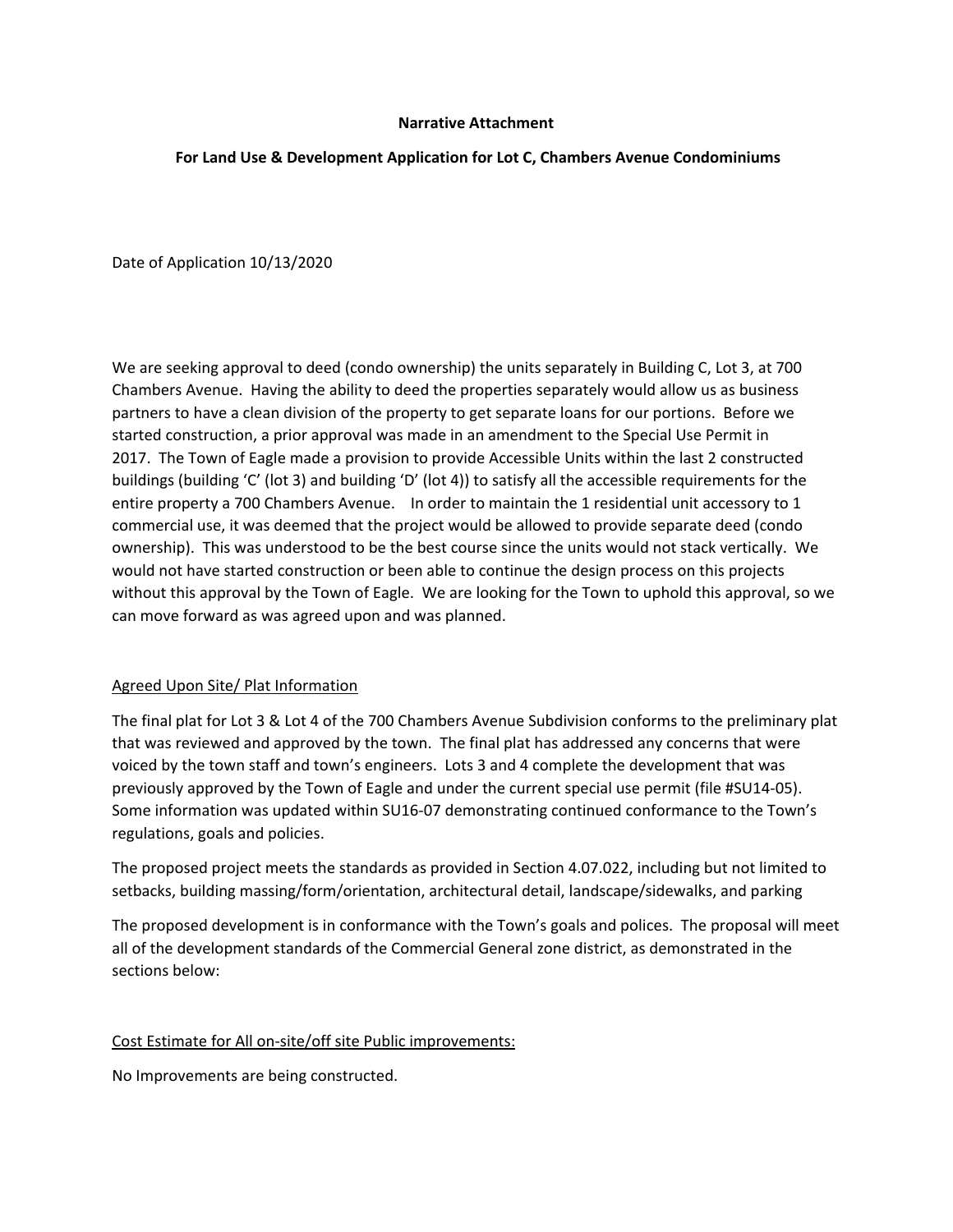## Variances: No Variances.

## Utilities:

Water and sewer lines will be extended to serve Lots 2-4 and was guaranteed in a Subdivision Improvement Agreement, which has been fulfilled. Electric, water and sewer have been extended to an easement serving lots 3 and 4 with the service points/connection points already in place. Adequate water and other services were verified as part of the Subdivision Improvement Agreement/review. The civil drawings are part of the original submittal.

# Fire Protection Plan:

Though the project is within the 3 mile driving distance from the fire station, the building design will incorporate a fire sprinkler system and be equipped with a monitored alarm system to serve the whole building. During the design build process/layout of sprinkler heads there shall be a review by the Fire Marshal before installation of the systems. During the Special Use Permitting process the connection of the road through the property to Sawatch was reviewed and approved by the Fire Marshal. This connection was a requirement of the, in place, minor subdivision plan.

# Lighting Design for Parking:

The lighting design was completed by RAB lighting and was attached to the original submittal. To comply with the lighting ordinance, the designer has targeted a min of 0.5 fc in the parking lot, and a max of 3 fc, with an avg: min of 4:1. This layout provides a min of 0.5 fc, a max of 4.8 fc, and an avg: min of 3.6:1

### Compliance with the Town's Goals, Policies, and Regulations

The vision provided in the 2010 Eagle Area Community Plan states: "Eagle will continue to be a high quality livable community through the implementation of strategies that will enhance the Town's unique identity, its economic vitality, its sense of community and the quality and character of the surrounding rural lands."

The residential/ commercial park at 700 Chambers is consistent with and in some ways furthers the goals and policies as provided in the 2010 Eagle Area Community Plan. Lots 3 and 4 are located close to the town center of Eagle and are located within the Town's Urban Growth Boundary. These buildings are in a planned residential/ commercial park built with materials and colors that improve the level of appearance in the area of Chambers Avenue through the design of the buildings, the harmonizing colors, and planned landscaping. The signage and future structures will correspond with this level of development and further enhance the appearance of Chambers Avenue.

The Eagle Area Community Plan also provides planning approaches which are vital to the Town's vision statement. Below, we address a few of these approaches we feel our buildings directly influence:

1) Concentrate Urban and Infill Development: Buildings 3 and 4 are located within a platted residential/ commercial subdivision, surrounded by other commercial uses and within walking distance to Eagle town center and other commercial areas located off of Eby Creek Road.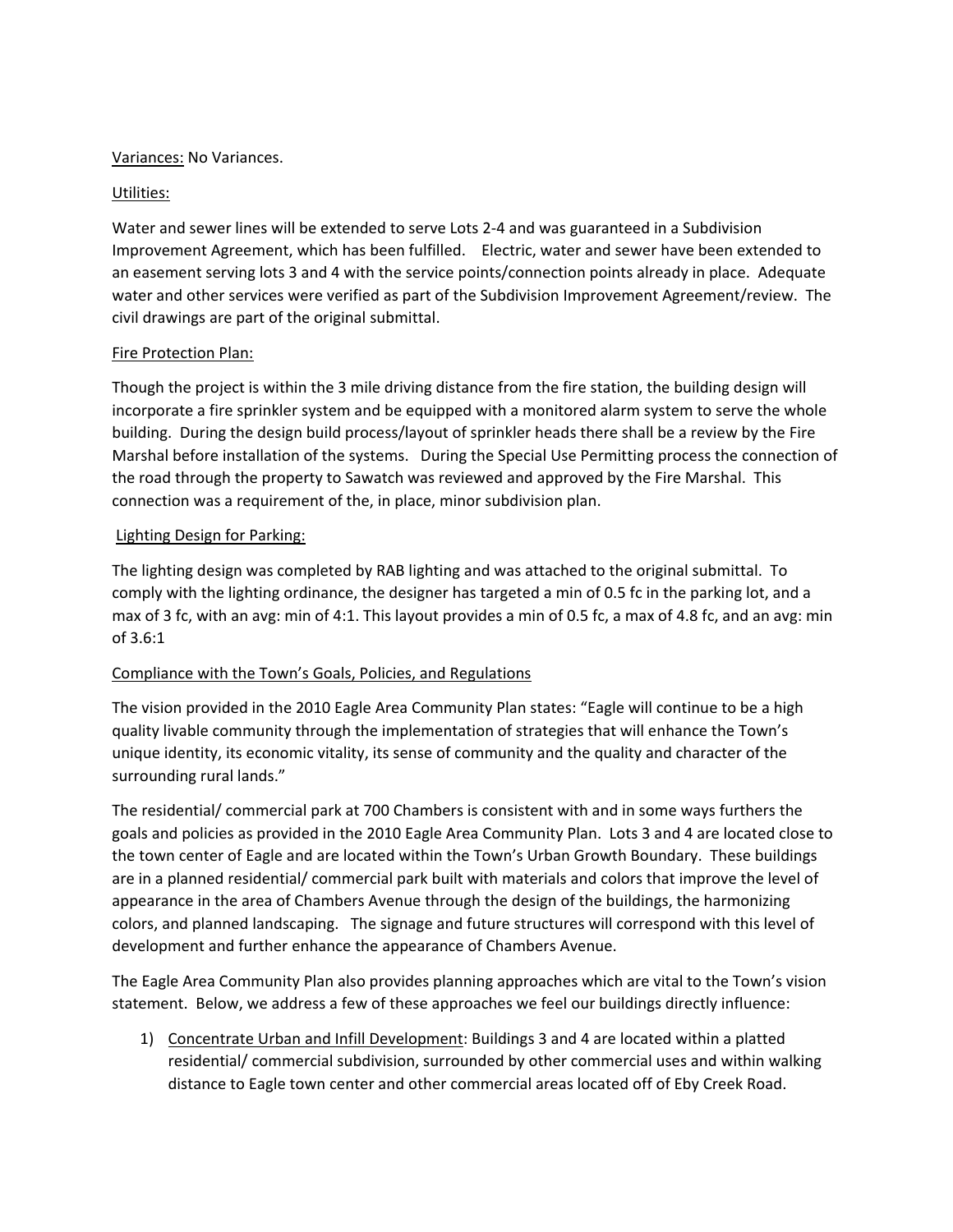- 2) Maintain the Area's "Sense of Community": the buildings are located in our residential/ commercial park that is unique, in that it provides recreational opportunities with the climbing gym for the community, which builds on Eagle's reputation for being an active place for residents and visitors. The commercial spaces are attracting businesses that deliver to the recreational aspect of the town and also businesses that build on the family concept of the climbing gym too. The residential units are attracting tenants who want to be located close to work, those interested in the surrounding businesses, and those wanting to enjoy the local outdoors that are easily accessible via walking, biking, short drives, or the county bus.
- 3) Maintain and Enhance Recreational Opportunities: Recognizing that active recreational opportunities are important to Eagle residents, this residential/ commercial park project provides new opportunities for recreation for families and kids. The climbing gym expands the offerings for families in the valley. Dewey Dabbles is also very popular location for both adults and kids. We are hoping to continue to build upon new family options or businesses that support new options for families.
- 4) Provide Affordable Housing: This project provides a new opportunity for housing within a major commercial center and close to employment opportunities located within walking distance or accessed by the county bus which has a bus stop within a short walking distance. The recreational and family centered businesses have each been a draw for our residential tenants. Due to businesses within the area being family focused, we do background checks on the residential tenants. From the beginning, we have given rent discounts to teachers, firemen and policemen. Now during the pandemic, we have broaden those discounts to honor those frontline employees by offering a discount on rent of about \$200/month.